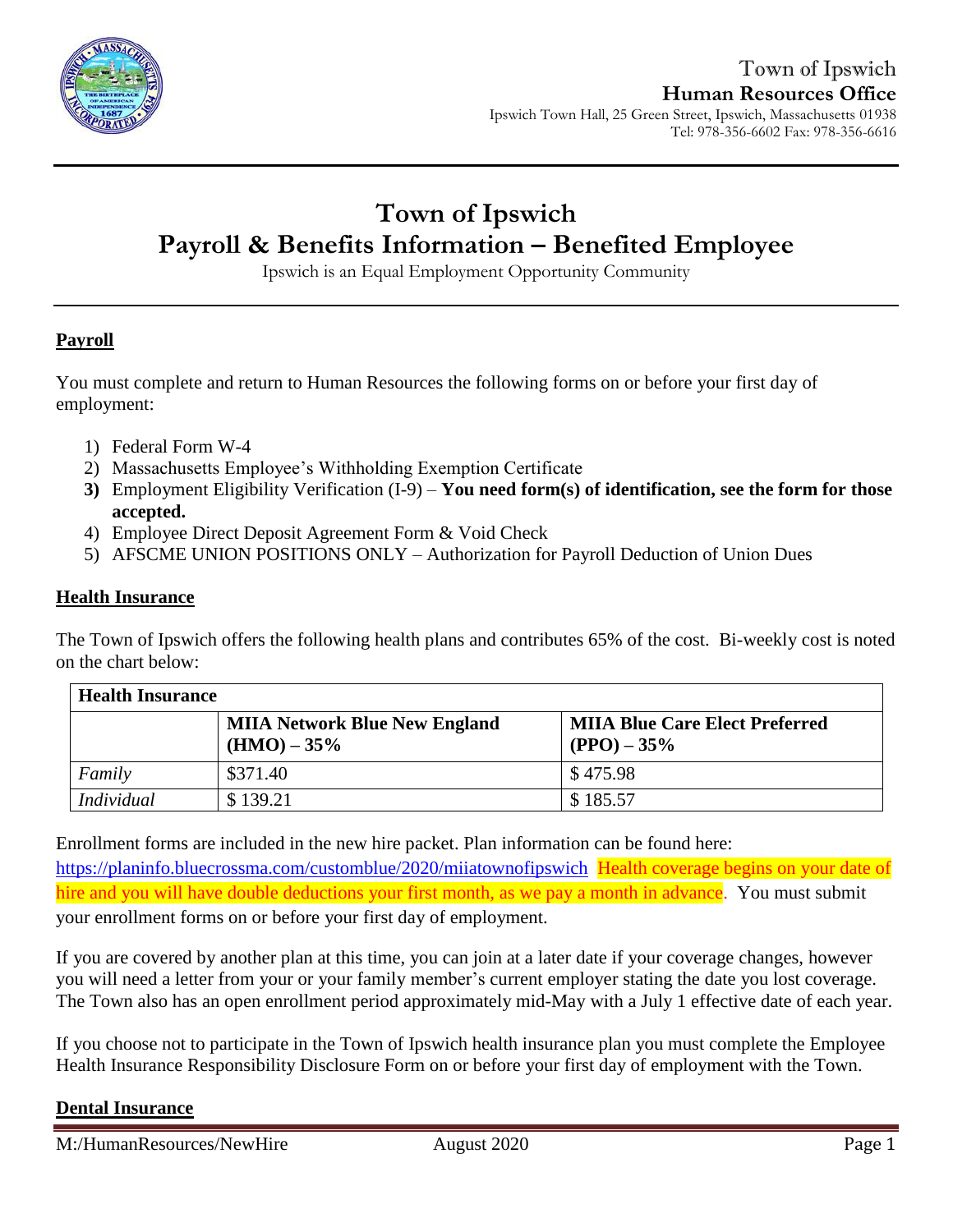

# **Town of Ipswich Payroll & Benefits Information – Benefited Employee**

Ipswich is an Equal Employment Opportunity Community

The Town of Ipswich offers the following dental plans. The Town does NOT contribute towards dental. Bi-weekly cost is noted on the chart below:

| <b>Dental Insurance – Altus Dental</b>                                                                              |            |         |  |
|---------------------------------------------------------------------------------------------------------------------|------------|---------|--|
|                                                                                                                     | Individual | Family  |  |
| Low Option                                                                                                          | \$23.00    | \$48.10 |  |
| High Option                                                                                                         | \$27.67    | \$62.43 |  |
| The Town does not contribute to the dental plan therefore the employee will be responsible for 100% of the premium. |            |         |  |

You must submit your enrollment forms on or before your first day of employment Human Resources. The Town also has an open enrollment period approximately mid-May with a July 1 effective date of each year.

### **Life Insurance**

The Town of Ipswich contributes 50%/50% to a \$2,000 life insurance policy through Dearborn National. Employees electing to participate in this program must complete the Enrollment Form included with this packet and return it to Human Resources within 30 days of your employment with the Town. Additional information can be obtained by contacting Jesse White, Membership Benefits Insurance Agency (781)-910-1438 Email [JWhiteMembershipBenefits@gmail.com](mailto:JWhiteMembershipBenefits@gmail.com)Fax: 1-585-625-2415

#### **Essex Regional Retirement System**

You must complete and return to the Payroll & Benefits Coordinator the following forms on or before your first day of employment:

- 1) New Member Enrollment Form\*
- 2) Beneficiary Selection Form
- 3) Statement Concerning Your Employment in a Job Not Covered by Social Security

*\*Form of identification – you must include a copy of your birth certificate. If your last name has changed you must include a copy of your marriage certificate or other documentation relating to the name change.*

#### **457(b) Deferred Compensation**

M:/HumanResources/NewHire August 2020 August 2020